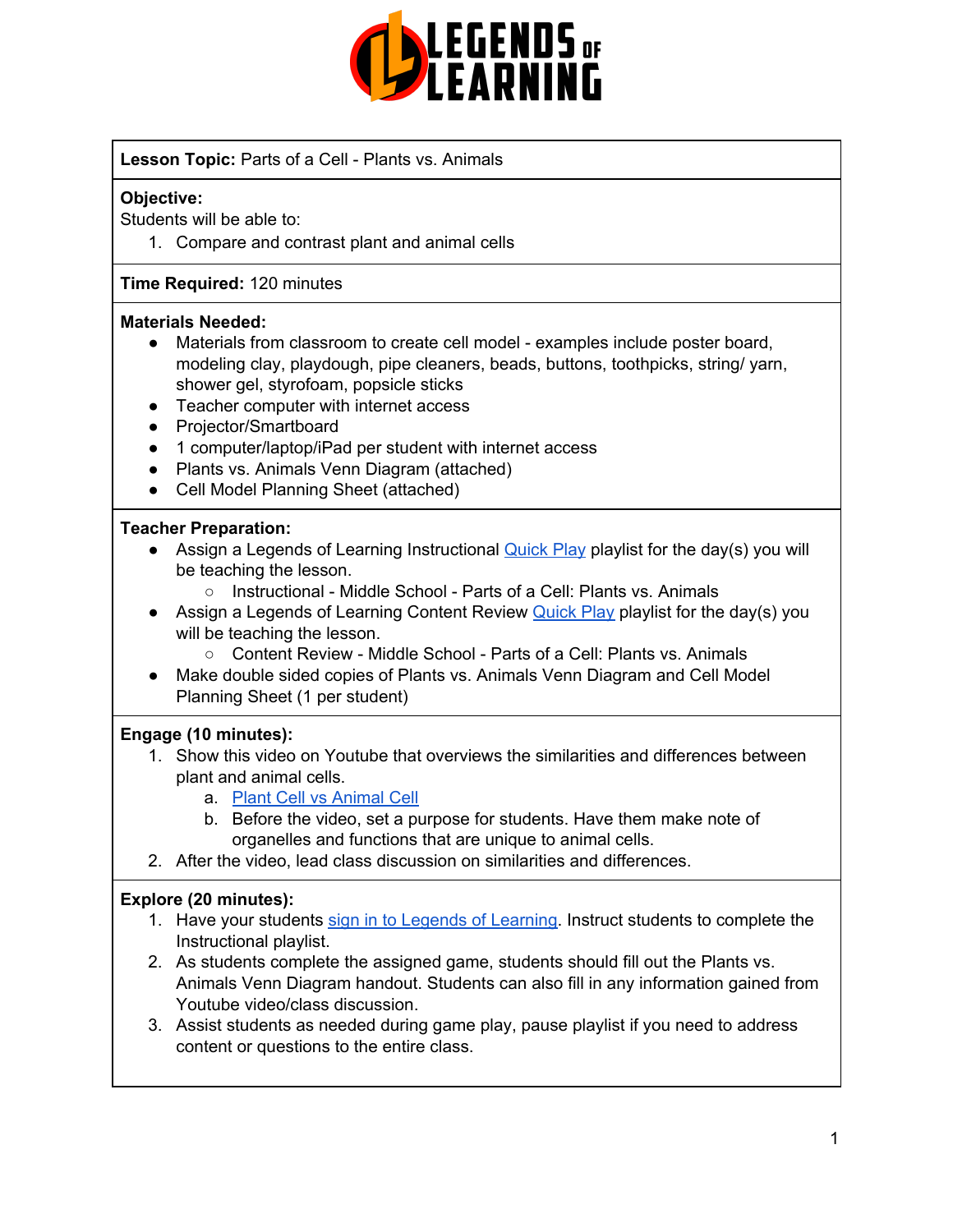

### **Explain (15 minutes):**

- 1. Review answers to Plants vs. Animals Venn Diagram by drawing Venn Diagram on board or using Smartboard. Stimulate discussion on similarities/differences and reason behind differences.
- 2. Explain that students will use knowledge of both types of cells to create a model of plant and animal cells.

#### **Elaborate (60 minutes):**

- 1. Break students into groups or partners and briefly go over the materials available for their model. Go over directions on planning sheet (back of Plants vs Animals Venn Diagram handout).
- 2. Explain that the groups will each get a piece of posterboard and create a 3D model of each cell on the poster board. Students must include all parts and label each cell and organelle.
- 3. Give students time to plan and create cell models.
- 4. Assist students as needed during project.

#### **Evaluate (15 minutes):**

- 1. When students are finished with the model, have the groups present their models and how they decided to represent each organelle. Students should also be able to explain the main differences between the two types of cells.
- 2. Collect models to evaluate.

#### **Additional Lesson Strategies:**

- To use Legends for additional instruction, create a [custom](https://intercom.help/legends-of-learning/en/articles/2154910-creating-a-playlist) playlist with an [instructional](https://intercom.help/legends-of-learning/en/articles/3505828-types-of-games) [game](https://intercom.help/legends-of-learning/en/articles/3505828-types-of-games) and pre and post [assessment](https://intercom.help/legends-of-learning/en/articles/2154913-adding-assessments-to-a-playlist).
- To use Legends for a quick formative [assessment](https://intercom.help/legends-of-learning/en/articles/2154913-adding-assessments-to-a-playlist), create a 5-question assessment in a [playlist](https://intercom.help/legends-of-learning/en/articles/2154910-creating-a-playlist).
- To use Legends for a student-directed experience, create a [targeted](https://intercom.help/legends-of-learning/en/articles/3340814-targeted-freeplay) freeplay playlist.
- Encourage students to play on their own at home in Legends of Learning: [Awakening](https://intercom.help/legends-of-learning/en/articles/2425490-legends-of-learning-awakening) for a student-driven experience including avatars, battling, and quests all centered around topics they are covering in class.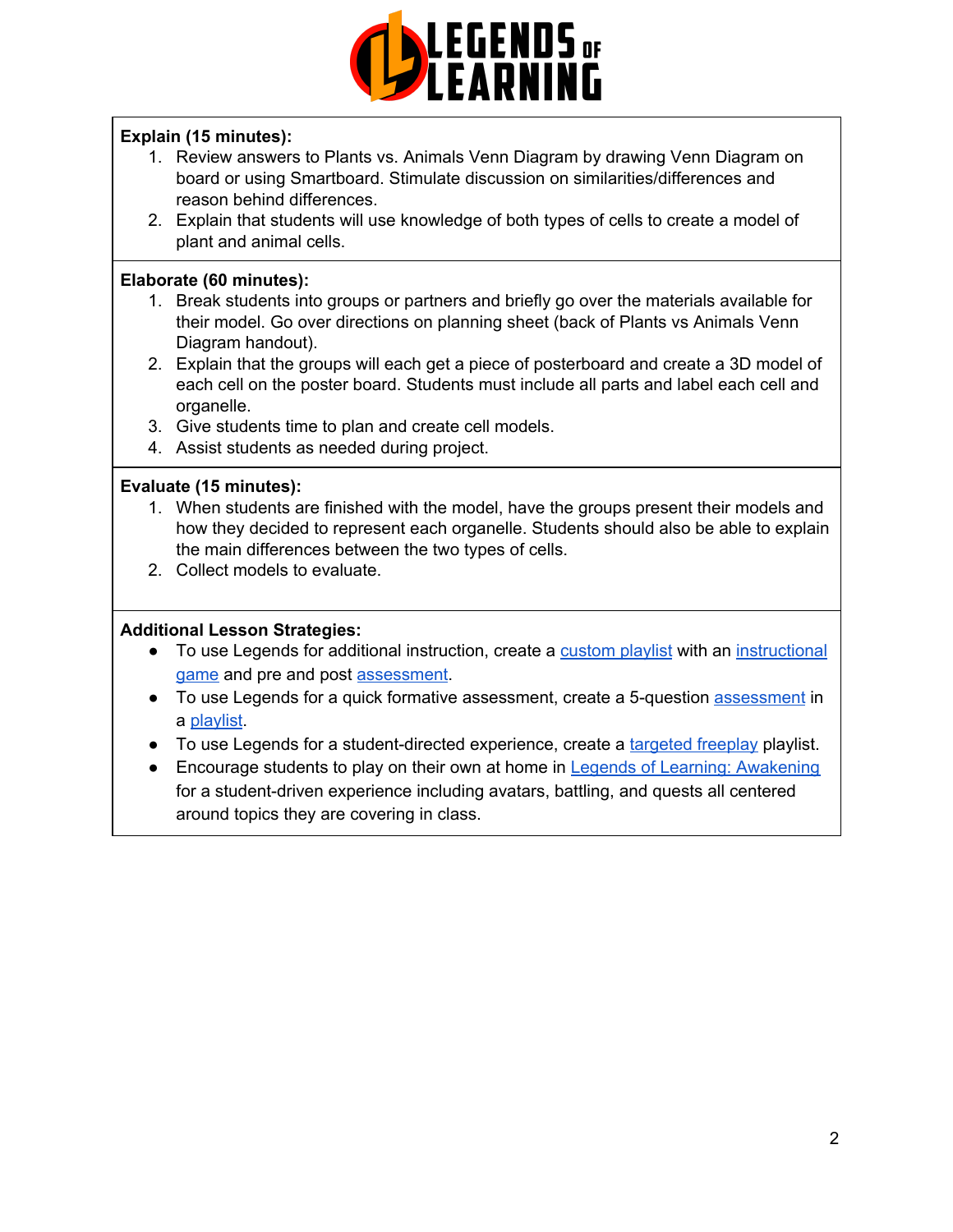

**Plants vs. Animals Venn Diagram**

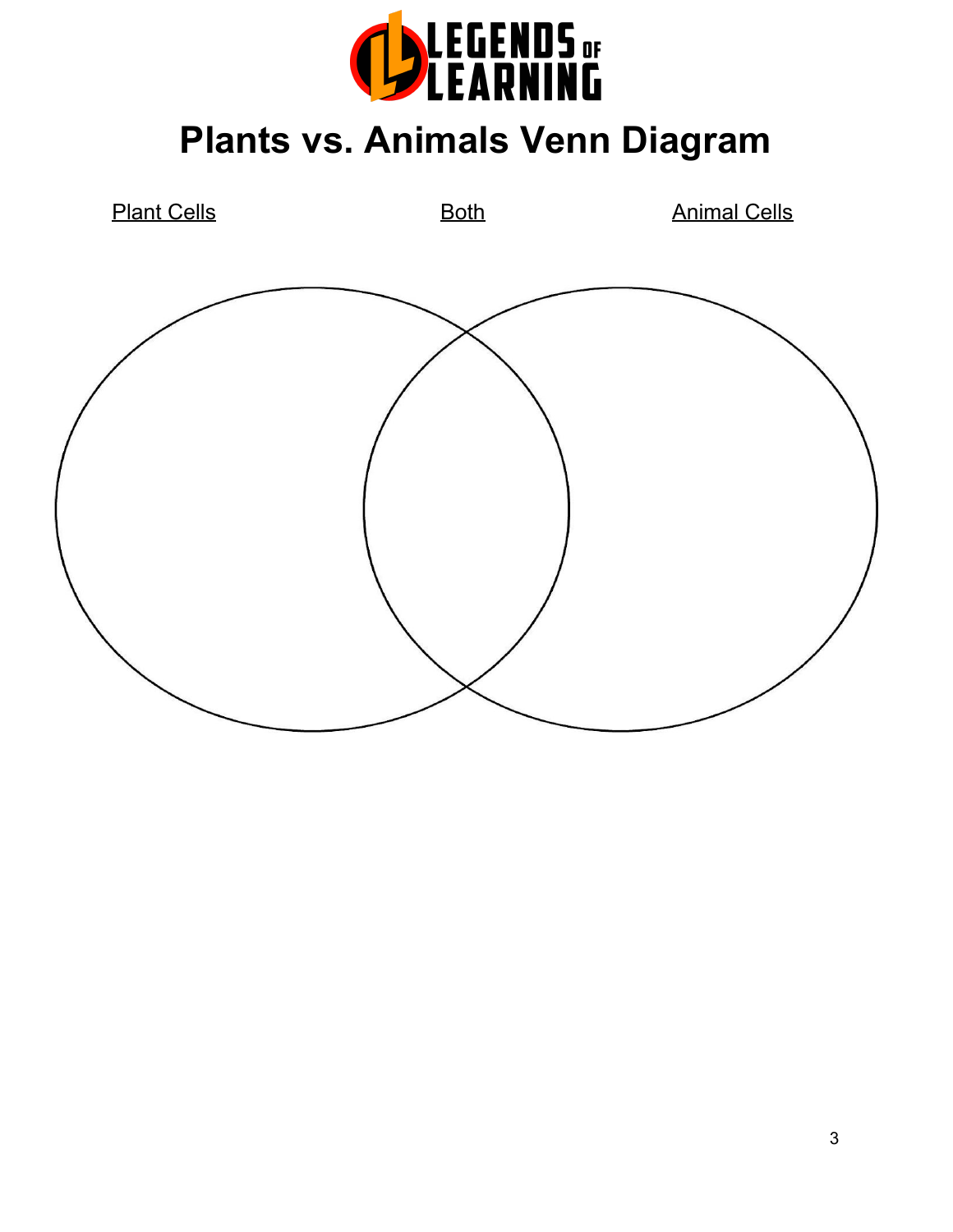

# **Plants vs. Animals Venn Diagram**

**Sample Key**